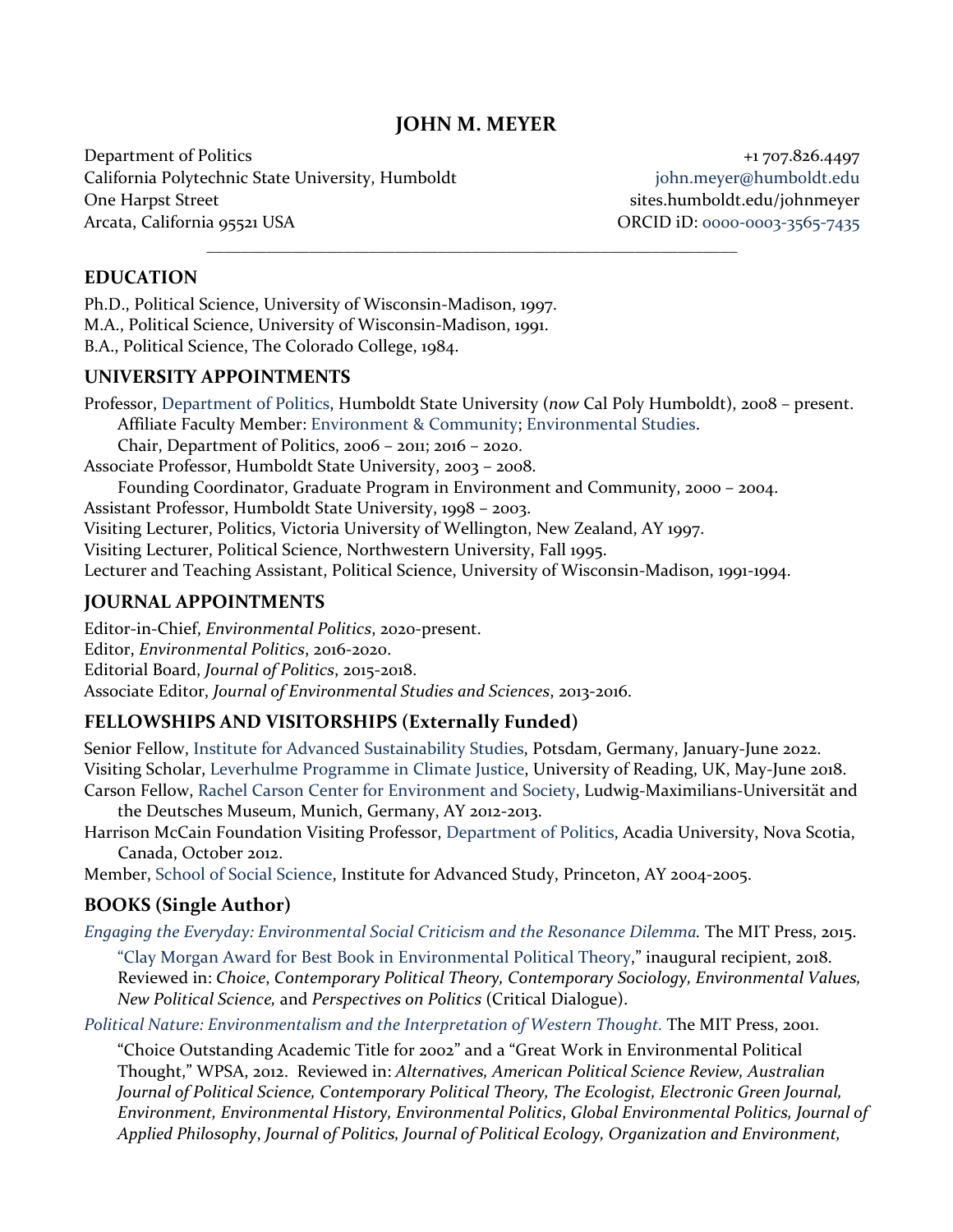*Political Science, Philosophy and Geography, Philosophy in Review.*

# **BOOKS (Edited)**

- *[Trajectories in Environmental Politics.](https://www.routledge.com/Trajectories-in-Environmental-Politics/Hayes-Jinnah-Kashwan-Konisky-Macgregor-Meyer-Zito/p/book/9781032100357)* With Graeme Hayes, Sikina Jinnah, Prakash Kashwan, David M. Konisky, Sherilyn MacGregor, and Anthony R. Zito. Routledge, forthcoming 2022.
- *[The Greening of Everyday Life: Challenging Practices, Imagining Possibilities](https://global.oup.com/academic/product/the-greening-of-everyday-life-9780198758662?cc=us&lang=en&)*. With Jens M. Kersten. Oxford University Press, 2016.

Lead editor and chapter author. Co-authored introductory chapter. Chapter authors from anthropology, communication, cultural studies, history, law, philosophy, political science and political theory, public health, sociology, and urban studies. Reviewed in: *Environmental Values.*

*[Oxford Handbook of Environmental Political Theory.](https://global.oup.com/academic/product/the-oxford-handbook-of-environmental-political-theory-9780199685271?q=oxford%20handbook%20of%20environmental%20political%20theory&lang=en&cc=us)* With Teena Gabrielson, Cheryl Hall, and David Schlosberg. Oxford University Press, 2016. Paperback edition, 2019.

Editorial team commissioned internationally prominent authors, edited 41 chapters, and co-authored the introduction. The first standard reference and an exploration of future directions for the field. Reviewed in: *Environmental Values, LSE Review of Books, Political Studies Review.*

*[The Environmental Politics of Sacrifice](https://mitpress.mit.edu/books/environmental-politics-sacrifice)*. With Michael Maniates. The MIT Press, 2010.

Lead chapter author. Co-authored introductory and concluding chapters; section introductions. Interdisciplinary contributions from political theory, environmental studies, international relations, communications, religious studies. Reviewed in: *Choice, Canadian Journal of Political Science, Environmental Ethics, Environmental Politics, Global Environmental Politics, Organization and Environment, Perspectives on Politics, Hot Topic, Worldwatch Institute: Transforming Cultures.*

*[American Indians and U.S. Politics.](http://www.abc-clio.com/product.aspx?isbn=9780275972783)* Foreword by David Wilkins. Praeger, 2002.

Editor. Wrote general and section introductions, selected contributions, and organized material. Reviewed in *Choice.*

#### **WORKS IN PROGRESS**

- "Climate Politics, Populism, and the Challenge of Pluralism," revise and resubmit for international journal in political theory.
- "Populist Politicization and Climate Change Action: Beyond Anti-Populism," co-authored paper to be submitted to political science journal.
- "Experimentalism, Vanguardism, or What? Strategies for Transformative Change and Sustainability," paper to be submitted to journal as part of a special issue.

Book project on challenges and opportunities of populism for climate politics and justice.

### **JOURNAL ARTICLES**

["Trajectories in Environmental Politics: Introduction,"](https://www.tandfonline.com/doi/full/10.1080/09644016.2021.1882721) with Graeme Hayes, Sikina Jinnah, Prakash Kashwan, David M. Konisky, Sherilyn MacGregor, and Anthony R. Zito. *Environmental Politics*, Vol. 30, No. 1-2, February 2021.

["Continuities and Changes; Voices and Silences: A Critical Analysis of the First Three Decades of](https://www.tandfonline.com/doi/full/10.1080/09644016.2020.1848157)  Scholarship in *[Environmental Politics](https://www.tandfonline.com/doi/full/10.1080/09644016.2020.1848157)*," with Joice Chang. *Environmental Politics*, Vol. 30, No. 1-2, February 2021.

["The Politics of the 'Post-Political': Contesting the Diagnosis."](https://www.tandfonline.com/doi/full/10.1080/13510347.2019.1676737) *Democratization*, Vol. 27, No. 3, April 2020.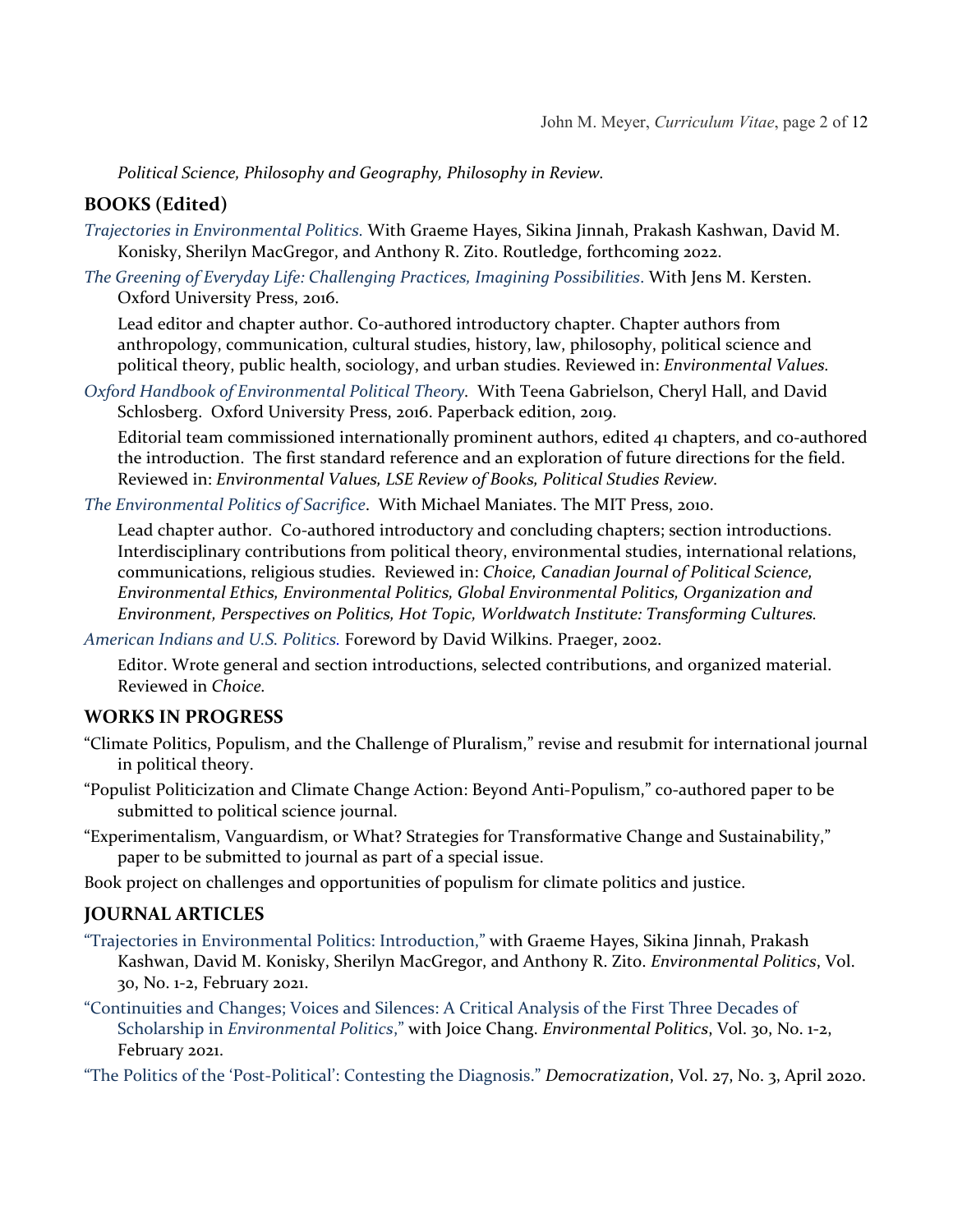- ["We Have Never Been Liberal: The Environmentalist Turn to Liberalism and the Possibilities for Social](http://www.tandfonline.com/doi/abs/10.1080/09644016.2011.573357)  [Criticism."](http://www.tandfonline.com/doi/abs/10.1080/09644016.2011.573357) *Environmental Politics*, Vol. 20, No. 3, May 2011.
- ["The Concept of Private Property and the Limits of the Environmental Imagination."](http://ptx.sagepub.com/content/37/1/99.abstract?rss=1) *Political Theory*, Vol. 37, No. 1, February 2009.
- ["Populism, Paternalism, and the State of Environmentalism in the U.S."](http://www.tandfonline.com/doi/abs/10.1080/09644010801936149) *Environmental Politics*, Vol. 17, No. 2, April 2008.

[*Reprinted in*: David Schlosberg and Elizabeth Bomberg, eds., *[Environmentalism in the United States:](https://www.routledge.com/Environmentalism-in-the-United-States-Changing-Patterns-of-Activism-and/Bomberg-Schlosberg/p/book/9780415483940)  [Changing Patterns of Activism](https://www.routledge.com/Environmentalism-in-the-United-States-Changing-Patterns-of-Activism-and/Bomberg-Schlosberg/p/book/9780415483940) and Advocacy*. Routledge, 2008.]

- ["Nature, Property, and Democracy in the Debate over Genetically Modified Organisms.](https://www.sss.ias.edu/files/papers/paper23.pdf)" Occasional Papers, School of Social Science, Institute for Advanced Study, January 2006.
- "Rights to Life? [On Nature, Property and Biotechnology."](http://onlinelibrary.wiley.com/doi/10.1111/1467-9760.00097/pdf) *Journal of Political Philosophy,* Vol. 8, No. 2, June 2000.

[*Reprinted in:* Susan J. Armstrong and Richard G. Botzler, eds., *Environmental Ethics: Divergence and Convergence*, third edition. McGraw-Hill, 2003.]

- ["Interpreting Nature and Politics in the History of Western Thought: The Environmentalist Challenge."](http://www.tandfonline.com/doi/abs/10.1080/09644019908414459)  *Environmental Politics,* Vol. 8, No. 2, Summer 1999.
- "Property, Environmentalism, and the Lockean Myth in America: The Challenge of Regulatory Takings." Special Issue: "Humans and the Environment," *Proteus: A Journal of Ideas,* Vol. 15, No.2, Fall 1998*.*
- ["Gifford Pinchot, John Muir, and the Boundaries of Politics in American Thought."](http://www.jstor.org/stable/3235219) *Polity*, Vol. 30, No. 2, Winter 1997.

### **BOOK CHAPTERS**

- "Engaging the Everyday: Sustainability as Resonance," in *Routledge Handbook of Global Sustainability Governance*, edited by Doris Fuchs, Anders Hayden, and Agni Kalfagianni, Routledge 2019.
- "Vocations of (Environmental) Political Theory in the Anthropocene," in *Rethinking the Environment for the Anthropocene,* edited by Manuel Arias-Maldonado and Zev Trachtenberg, Routledge, 2019.
- "Environmental Political Theory," in *The Companion to Environmental Studies*, edited by Noel Castree, Mike Hulme, and James Proctor, Routledge, 2018.
- "Environmentalism and Everyday Life." With Jens M. Kersten. In *The Greening of Everyday Life: Challenging Practices, Imagining Possibilities*, edited by John M. Meyer and Jens M. Kersten. Oxford University Press, 2016.
- "Automobility and Freedom." In *The Greening of Everyday Life: Challenging Practices, Imagining Possibilities*, edited by John M. Meyer and Jens M. Kersten. Oxford University Press, 2016.
- "Denialism versus the Resonance Dilemma in the U.S." In *[America After Nature:](https://www.winter-verlag.de/en/detail/978-3-8253-7597-3/Gersdorf_Braun_Eds_America_After_Nature_PDF/) Democracy, Culture, Environment*, edited by Catrin Gersdorf and Juliane Braun. Universitätsverlag Winter, 2016.
- "Sacrifice and the Possibilities for Environmental Action." In *[Oxford Handbook of Environmental Ethics](https://global.oup.com/academic/product/the-oxford-handbook-of-environmental-ethics-9780199941339?cc=us&lang=en&)*, edited by Stephen Gardiner and Allen Thompson, Oxford University Press, 2016.
- "Introducing Environmental Political Theory." With Teena Gabrielson, Cheryl Hall, and David Schlosberg. In *Oxford Handbook of Environmental Political Theory*, edited by Teena Gabrielson, Cheryl Hall, John M. Meyer, and David Schlosberg. Oxford University Press, 2016.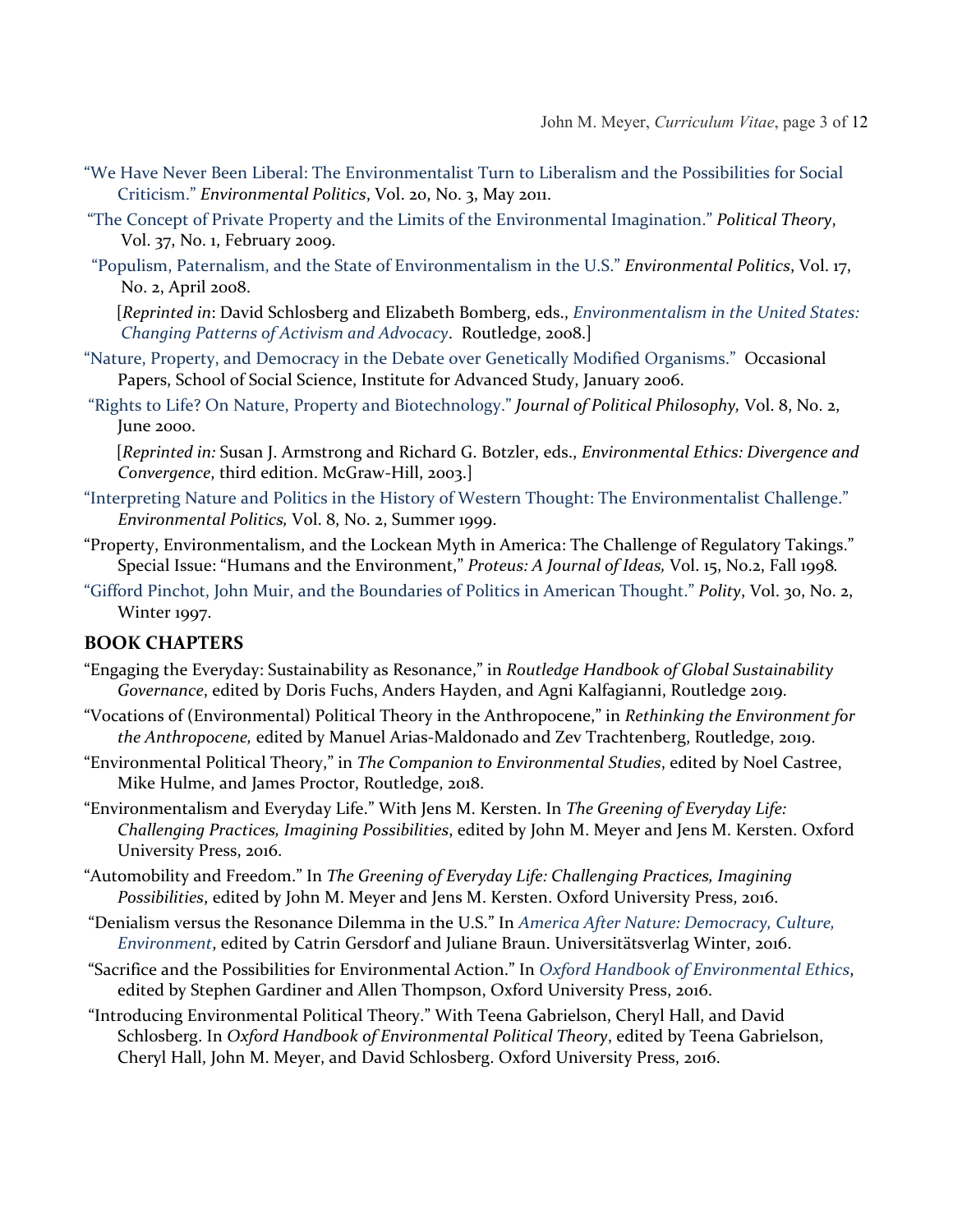- "Hobbes: Relating Nature and Politics." In *Engaging [Nature: Environmentalism and the Political Theory](http://mitpress.mit.edu/books/engaging-nature)  [Canon](http://mitpress.mit.edu/books/engaging-nature)*, edited by Peter Cannavò and Joseph H. Lane. The MIT Press, 2014.
- "A Democratic Politics of Sacrifice?" In *The Environmental Politics of Sacrifice*, edited by Michael Maniates and John M. Meyer. The MIT Press, 2010.
- "Must We Sacrifice? Confronting the Politics of Sacrifice in an Ecologically Full World." With Michael Maniates. In *The Environmental Politics of Sacrifice*, edited by Michael Maniates and John M. Meyer. The MIT Press, 2010.
- "Sacrifice and a New Environmental Politics." With Michael Maniates. In *The Environmental Politics of Sacrifice*, edited by Michael Maniates and John M. Meyer. The MIT Press, 2010.
- "Beyond 'Postmaterialism': Building a foundation for popular environmental action." Written for *Post-Environmentalism*, edited by William Chaloupka, Jim Proctor, and Jay Odenbaugh.
- "Political Theory and the Environment." In *[Oxford Handbook of Political Theory](https://global.oup.com/academic/product/the-oxford-handbook-of-political-theory-9780199548439?q=Oxford%20Handbook%20of%20political%20theory&lang=en&cc=us)*, edited by John Dryzek, Bonnie Honig, and Anne Phillips. Oxford University Press, 2006.
- "Global Liberalism, Environmentalism, and the Changing Boundaries of the Political: Karl Polanyi's Insights." In *[Environmental Values in a Globalizing World: Nature, Justice, and Governance,](http://www.routledge.com/books/details/9780415343626/)* edited by Jouni Paavola and Ian Lowe. Routledge, 2005.

#### **ESSAYS**

- "The Anthropocene Idea: Janus-Faced and Interdisciplinary." Blog post in *Inhabiting the Anthropocene*, August 2016. [inhabitingtheanthropocene.com/2016/08/10/the-anthropocene-idea-janus-faced-and](https://inhabitingtheanthropocene.com/2016/08/10/the-anthropocene-idea-janus-faced-and-interdisciplinary/)[interdisciplinary/.](https://inhabitingtheanthropocene.com/2016/08/10/the-anthropocene-idea-janus-faced-and-interdisciplinary/)
- "Politics *in* but not *of* the Anthropocene." In ["Whose Anthropocene? Revisiting Dipesh Chakrabarty's](http://www.environmentandsociety.org/perspectives/2016/2/whose-anthropocene-revisiting-dipesh-chakrabartys-four-theses)  [Four Theses,](http://www.environmentandsociety.org/perspectives/2016/2/whose-anthropocene-revisiting-dipesh-chakrabartys-four-theses)" *Transformations in Environment and Society: Perspectives from the RCC,* the journal of the Rachel Carson Center for Environment and Society, edited by Robert Emmett and Thomas Lekan, No. 2, 2016.
- "Less is More." In "Minding the Gap: Working across [Disciplines in Environmental Studies](http://www.environmentandsociety.org/perspectives/2014/2/minding-gap-working-across-disciplines-environmental-studies)*,*" *RCC Perspectives,* the journal of the Rachel Carson Center for Environment and Society, edited by Robert Emmett and Frank Zelko, No. 2, 2014*.*
- "Sacrifice and a New Politics of Sustainability." In *[State of the World 2012: Moving Toward](http://www.worldwatch.org/stateoftheworld2012) Sustainable [Prosperity,](http://www.worldwatch.org/stateoftheworld2012)* edited by Erik Assadourian, Worldwatch Institute, Island Press 2012.
- ["Rethinking Personal Sacrifice."](http://bos.sagepub.com/content/64/5/12.abstract) *The Bulletin of Atomic Scientists*, November/December 2008.
- "*Another* [Inconvenient Truth."](https://www.dissentmagazine.org/article/another-inconvenient-truth) *Dissent*, Fall 2006.
- ["The Afterlife of Environmentalism."](http://www.prospect.org/cs/articles?article=the_afterlife_of_environmentalism) In "Special Report: Toward a Greener Politics," *The American Prospect*, Vol. 16, No. 10, October 2005.
- ["Does Environmentalism Have a Future?"](https://www.dissentmagazine.org/article/does-environmentalism-have-a-future) *Dissent*, Spring 2005.

#### **REVIEW ESSAYS; COMMENTARIES; ENCYCLOPEDIA ARTICLES**

- ["Critical Dialogue"](http://dx.doi.org/10.1017/S1537592715003394) on *Consensus and Global Environmental Governance* by Walter F. Baber and Robert V. Bartlett and *Engaging the Everyday* by John M. Meyer. *Perspectives on Politics*, Vol. 14, No. 1, March 2016. (Paired book reviews, along with responses, by Frank Baber and Robert Bartlett and me).
- ["Hypocrisy, NIMBY, and the Politics of](http://www.informaworld.com/smpp/ftinterface%7Edb=all%7Econtent=a931197025%7Efulltext=713240930) *Everybody's* Backyard," *Ethics, Place, and the Environment*, Vol. 13, No. 3, Fall 2010. (Peer commentary).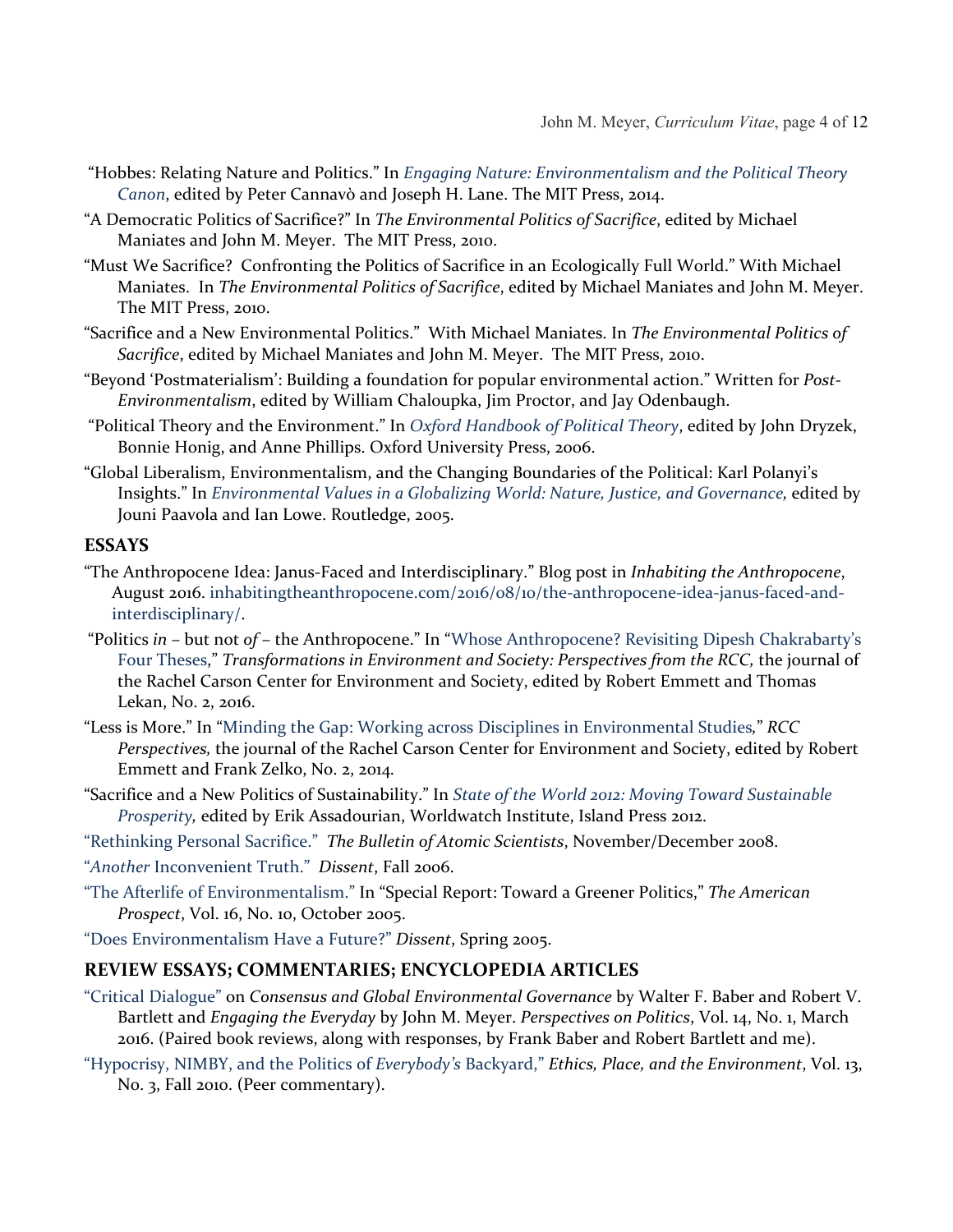- "Environmental Political Theory," core article (~3000 words) in *The [Encyclopedia of Political Science](http://sk.sagepub.com/reference/the-encyclopedia-of-political-science)*, ed. George Thomas Kurian, et.al., CQ Press, 2010.
- "Anarchism," interpretive essay (~1000 words) in *The [Encyclopedia of Political Science](http://sk.sagepub.com/reference/the-encyclopedia-of-political-science)*, ed. George Thomas Kurian, et.al., CQ Press, 2010.
- ["Whose Nature?"](http://muse.jhu.edu/journals/tae/v008/8.3meyer.html) *Theory & Event*, Vol. 8, No. 3, 2005. (Review essay of books examining the relationship between nature, culture, indigeneity, and race).
- ["Green Liberalism and Beyond."](http://oae.sagepub.com/cgi/reprint/18/1/116) *Organization and Environment,* Vol. 18, No. 1, March 2005. (Review essay of books analyzing the relationship of liberalism, environmentalism, and citizenship).
- ["Review Essay on Dobson and Luke."](http://ptx.sagepub.com/cgi/reprint/29/2/276) *Political Theory*, Vol. 29, No. 2, April 2001. (First review essay on environmental political thought to be published in a major disciplinary journal).

### **BOOK REVIEWS**

- *Visionary Pragmatism: Radical and Ecological Democracy in Neoliberal Times* by Romand Coles, in *Perspectives on Politics*, Vol. 16, No. 1, March 2018.
- *Sustainability* by Leslie Paul Thiele, in *Environmental Values*, Vol. 23, No. 3, June 2014.
- *The Landscape of Reform: Civic Pragmatism and Environmental Thought in America* by Ben A. Minteer, in *Perspectives on Politics*, Vol. 5, No. 2, June 2007.
- *Constitutional Environmental Rights* by Tim Hayward, in *Organization and Environment,* Vol. 19, No. 4, December 2006.
- *Native Waters: Contemporary Indian Water Settlements and the Second Treaty Era* by Daniel McCool, in the *Journal of Politics*, Vol. 66, No. 3, August 2004.
- *A Companion to Environmental Thought* by Peter Hay, in *Organization and Environment*, Vol. 16, No. 1, March 2003.
- *The Promise of Green Politics: Environmentalism and the Public Sphere* by Douglas Torgerson, in *American Political Science Review*, Vol. 94, No. 1, March 2000.
- *Requiem for Modern Politics: The Tragedy of the Enlightenment and the Challenge of the New Millennium* by William Ophuls, in *Political Science*, Vol. 51, No. 1, July 1999.
- *Machiavelli, Leonardo and the Science of Power* by Roger D. Masters, in the *Journal of Politics*, Vol. 60, No. 1, February 1998.
- *Environmental Politics and Institutional Change* by Elim Papadakis, in *Political Science*, Vol. 49, No. 2, December 1997.
- *The Third World in Global Environmental Politics* by Marian A.L. Miller, in *AntePodium: An Antipodean electronic journal of world affairs*, February 1997.

### **KEYNOTES AND OTHER INVITED TALKS**

"*Experimentalism, Vanguardism, or What? Strategies for Systemic Change and Sustainability."* Keynote Speaker, International Research Workshop: "Can We Experiment Ourselves Out of the Crisis?" Institute for Social Change and Sustainability, Vienna University of Economics and Business, Vienna, Austria, November 2021.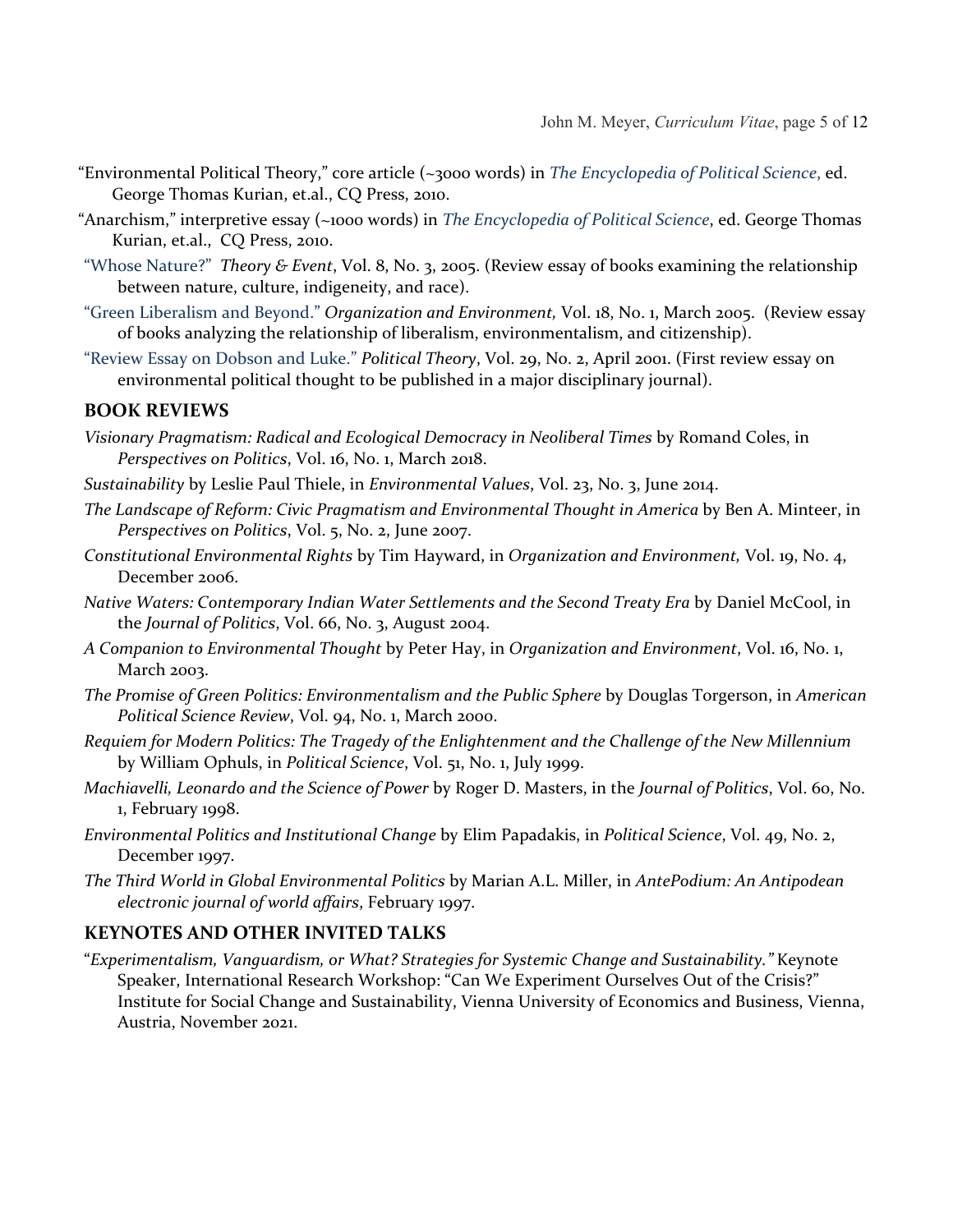- "An Environmental Politics of the Everyday: Material Participation and Populist Resonances." Keynote Speaker, workshop on "Material Grassroots Politics, Doing Citizenship and the Political," University of Siegen, Germany, July 2019.
- "The Politics of 'Post-Politics' in the Anthropocene." Plenary Speaker, International Research Workshop on Political Participation Beyond the Post-democratic Turn, Institute for Social Change and Sustainability, Vienna University of Economics and Business, Vienna, Austria, September 2017.
- "Climate Change, Environmentalism, and the Resonance Dilemma." Robert and Mary Neher Global Sustainability Lecture, University of La Verne, California, April 2017.
- "Environmentalism, New Materialism, and the Resonance Dilemma." Talk sponsored by *Genre: Forms of Discourse and Culture,* and the University of Oklahoma Department of English, April 2015.
- "Engaging the Everyday: The Challenge for Environmentalism and Political Theory." Political Theory Workshop *and* Interdisciplinary Forum for Environmental Research (joint event), University of California-San Diego, April 2015.
- "Environmentalism and the Resonance Dilemma." Sustainable Futures Speaker Series, Humboldt State University, April 2015.
- "American Environmentalism and the Resonance Dilemma." Keynote Address, conference on "America After Nature: Democracy – Culture – Environment." German Association for American Studies, Würzburg, Germany, June 2014.
- "Connecting Sustainability with Everyday Concerns." California Student Sustainability Coalition (CSSC) Convergence, Humboldt State University, November 2013.
- Guest Instructor. European Consortium for Political Research (ECPR) Ph.D. Summer School on Environmental Politics and Policy. Keele University, UK, June 2013.
- "Environmentalism as Social Criticism." Lunchtime Colloquium, Rachel Carson Center for Environment and Society, Munich, Germany, June 2013.
- "Liberalism, Materialism, and Environmental Criticism." Colloquium, Institut für Politische Wissenschaft, Leibniz Universität, Hannover, Germany, May 2013.
- "Defining Sustainable Materialism: An Environmentalism of Everyday Life." Sydney Ideas Roundtable, University of Sydney, Australia, November 2012.
- "Automobility and the Politics of Freedom." Harrison McCain Foundation Lecture, and "Questions of Materiality and the Discourses of Environmentalism." Graduate Colloquium, Acadia University, Nova Scotia, Canada, October 2012.
- "The Art of Problem-Driven Theorizing: Writing Dissertations that Engage with the World," Ph.D. student workshop, and "Sacrifice and a New Environmental Politics," panel discussion and book launch, School of International Service, American University, Washington D.C., September 2010.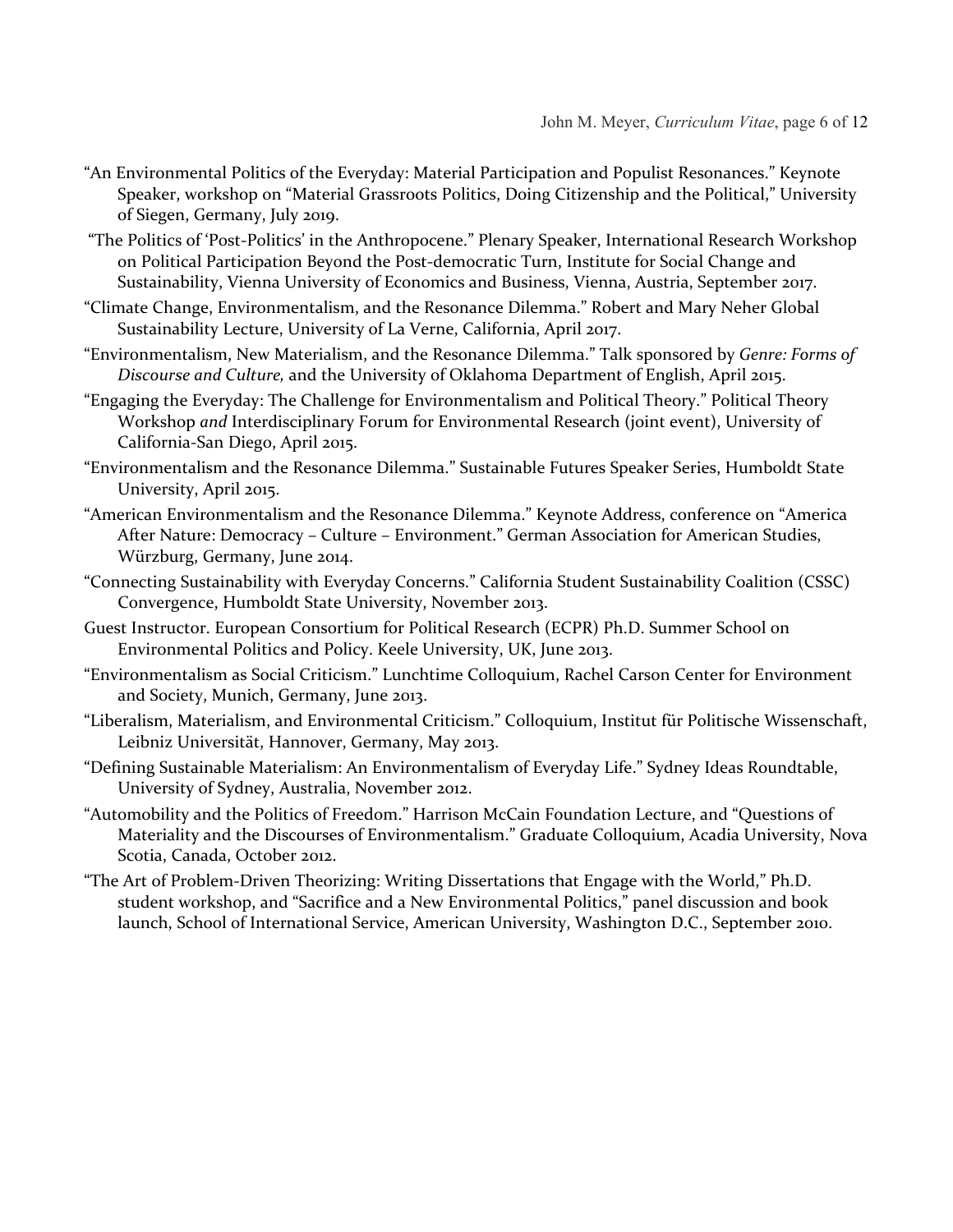- "Climate Change and the Politics of Sacrifice." Climate Change and Ethics Lecture Series, Ohio University, October 2008.
- "The Environmental Politics of Sacrifice." Building Sustainable Futures Lecture Series, Humboldt State University, April 2008.
- "The Politics of Sacrifice." Invited panelist, co-organizer, and co-facilitator of workshop. Allegheny College, September 2007.
- "Populism, Paternalism, and the Future of U.S. Environmentalism." Environmental Ethics and Policy Lecture Series, University of Washington, Seattle, January 2007.
- "The Paradox of Property and Environmentalism." Environmental Studies Department Seminar Series, University of California-Santa Cruz, January 2006.
- "The Death and Life of Progressive Politics." Roundtable. Co-sponsored by *The American Prospect*  magazine, dropping knowledge, Nathan Cummings Foundation, Wallace Global Fund. Allaire Studios, Woodstock, NY, September 2005.
- "Nature, Property and Democracy in the Debate over Genetically Modified Organisms," public lecture, *and* "Does Environmentalism Have a Future?" seminar. Southwestern University, April 2005.
- "Nature, Property, and Democracy in the Debate over Genetically Modified Organisms." Thursday Seminar, School of Social Science, Institute for Advanced Study, Princeton, December 2004.
- "How Do Property Rights Relate to Sovereignty? Conflicting American Indian and European-American Views." Institute on American Indian Civics, sponsored by W.K. Kellogg Foundation, Humboldt State University, June 1999.
- "Rights to Life? Nature, Property and Biotechnology." Selected via national competition. Trinity Center for Collaborative Teaching and Research, Trinity College, March 1999.
- "On Relating Nature and Politics: Environmentalism and Western Political Thought." Humanities and Social Sciences Interdisciplinary Seminar, Victoria University of Wellington, September 1997.
- "Environmentalism and the Boundaries of Politics." Center for Urban Affairs and Policy Research, Northwestern University, October 1995.

### **INVITED WORKSHOPS (Funded)**

- Colby Summer Institute in Environmental Humanities. Sponsored by Colby College, Waterville, Maine, August 2021.
- Organizer and presenter, "Envisioning Everyday Environmentalism and Climate Populism." [Workshop](https://research.reading.ac.uk/centre-for-climate-and-justice/upcoming-events/) sponsored by the University of Reading Centre for Climate and Justice, June 2018.
- "After Nature: Politics and Practice in Dipesh Chakrabarty's Four Theses of Climate History." [Workshop](http://artsandsciences.sc.edu/hist/hc/after-nature-workshop) with Professor Dipesh Chakrabarty, University of South Carolina, February 2015.
- Co-organizer and presenter, "The Greening of Everyday Life: Reimagining Environmentalism in Postindustrial Societies." [Workshop](http://www.carsoncenter.uni-muenchen.de/events_conf_seminars/event_history/2014-events/2014_conf_ws_sem/greening_conference_june/index.html) sponsored by the Rachel Carson Center for Environment and Society, Munich, June 2014.
- "Studying the Environment Working Across Disciplines." Workshop sponsored by the Rachel Carson Center for Environment and Society, Vollmar Akademie, Kochelsee, Germany, July 2013.
- "Flows of Food, Water, and Energy: Sustainable Materialism in Practice." Symposium sponsored by the Sydney Network on Climate Change and Society at University of Sydney, November 2012.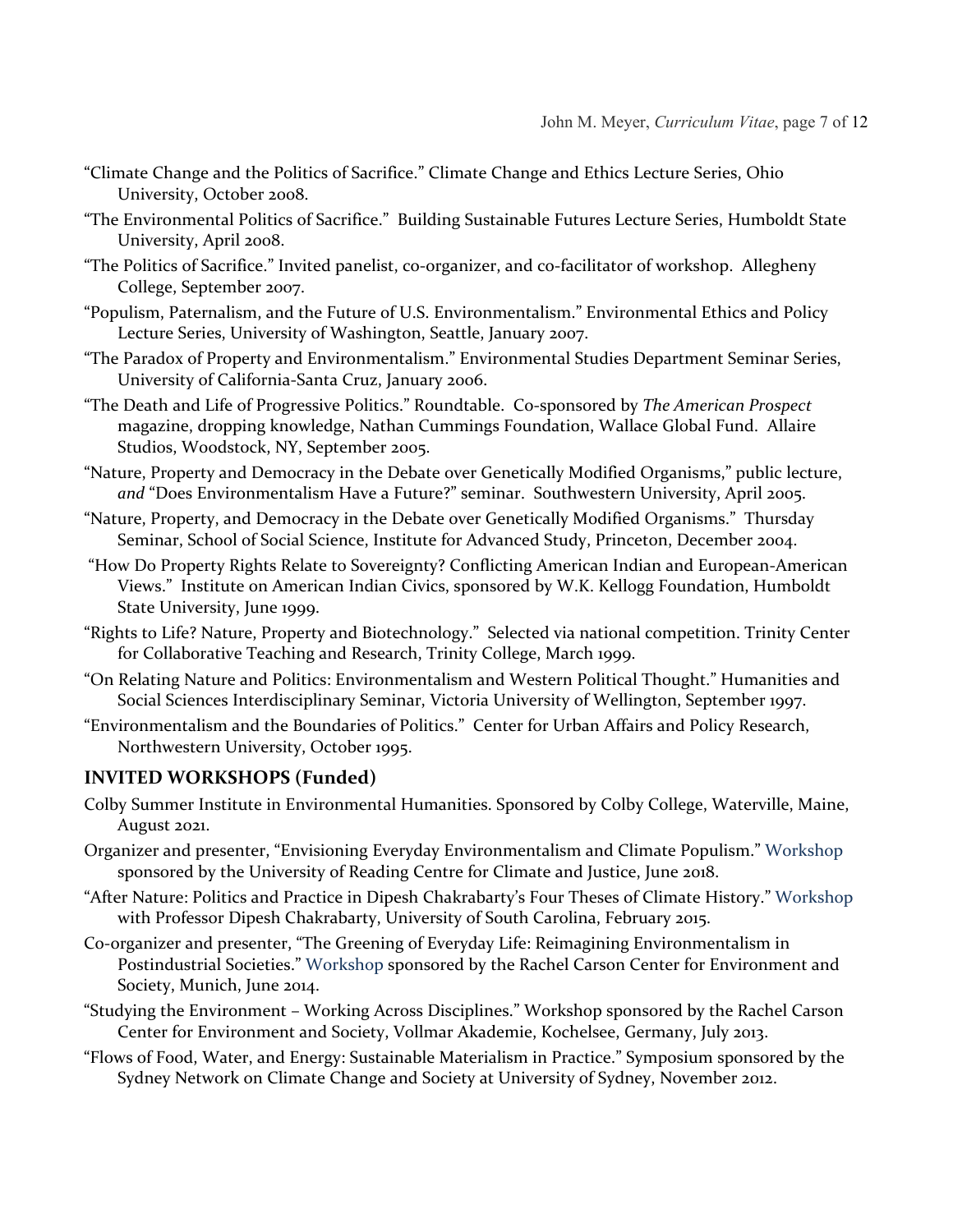- "Exploring Breakthroughs in Entrepreneurship and Public Policy." Conference Series in Public Policy, Risk Analysis, and the Law, Foundation for Research on Economics and the Environment and Montana State University, Bozeman, June 2008.
- "Integrating Ethics into Environmental Studies: Ethics, Science, and Civic Responsibility." Workshop cosponsored by Carnegie Council on Ethics and International Affairs; Center for Humans and Nature; New York University. New York, May 2004.

### **CONFERENCES**

#### **Presentations**

- "Climate Politics, Populism, and the Meaning of Cosmopolitanism." American Political Science Association, Online Presentation, September 2021.
- "Climate Politics, Populism, and the Role of Knowledge." Western Political Science Association, Online Conference, April 2021.
- "Populism as Climate Politics' *Pharmakon*: the challenge of pluralism, inclusion, and difference*."* Association for Political Theory, Online Conference, November 2020 and WPSA Environmental Political Theory Virtual Community Workshop, October 2020.
- "What are the "politics" of environmental politics?" With Joice Chang. Workshop sponsored by *Environmental Politics*, reflecting on the international journal's 3oth anniversary, Spetses, July 2019.
- "Climate Change, Politicization, and the Populist Challenge." American Political Science Association, Boston, September 2018.
- "The Politics of 'Post-Politics' in the Anthropocene." American Political Science Association, San Francisco, September 2017.
- "Vocations of (Environmental) Political Theory in the Anthropocene." European Consortium for Political Research, Workshop on "Reframing Environmentalism? Environmental Political Theory in the Anthropocene," Pisa, April 2016, *and* Western Political Science Association, San Diego, March 2016.
- Author presentation on *Engaging the Everyday* for panel on "New Books in Environmental Political Theory." Western Political Science Association, Las Vegas, April 2015.
- "Materiality and the Challenge of Politicizing 'Private' Practices." Association for Political Theory conference, Madison, Wisconsin, October 2014.
- "'Sustainable' Household Practices: Citizenship, Consumerism, or Both?" Western Political Science Association, Seattle, April 2014.
- "The Question of Materiality in Environmental Politics." Atlantic Provinces Political Science Association, Fredericton, New Brunswick, September 2012.
- "Automobility and Freedom." American Political Science Association, Seattle, September 2011.
- "Hobbes, Nature, and Environmental Political Thought," with Justin Williams. Western Political Science Association, San Antonio, April 2011.
- "On the Possibilities for a Democratic Politics of Sacrifice." Association for Environmental Studies and Sciences, Portland, Oregon, June 2010.
- "Environmental Politics in a Time of Economic Crisis," roundtable participant. Environmental Political Theory workshop, San Francisco, March 2010.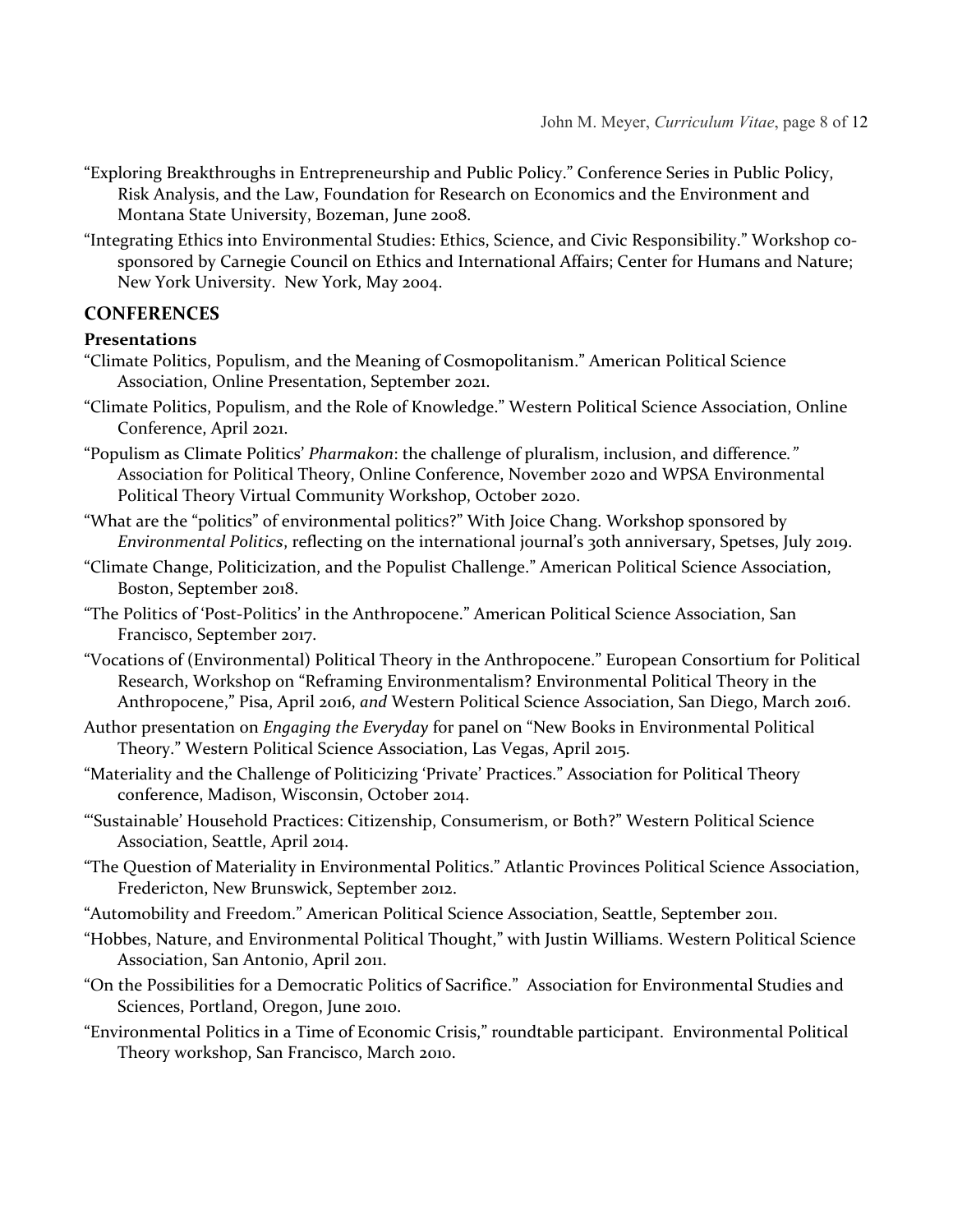- "We Have Never Been Liberal: Possibilities for Effective Environmental Social Criticism." American Political Science Association, Toronto, September 2009.
- "Popular environmentalism(s) and Materialist Concerns: Is there a Trade-Off?" Western Political Science Association, San Diego, March 2008.
- "Can Sacrifice be Democratic? Reflections on an Environmentalist Dilemma." American Political Science Association, Chicago, August 2007.
- "Populism, Paternalism, and the State of Environmentalism in the U.S." Western Political Science Association, Las Vegas, March 2007.
- "Pedagogical Strategies and Syllabus Construction for Teaching Environmental Political Theory." Presenter and Facilitator, Environmental Political Theory Workshop, Las Vegas, March 2007.
- "Populism and Environmentalism." International Conference on Globalization, Environmental Ethics, and Environmental Justice, Michigan State University, August 2006.
- "Sacrifice, Hope, and the Future of Environmentalist Social Criticism." International Studies Association, San Diego, March 2006 and Western Political Science Association, Albuquerque, March 2006.
- "Theorizing American Environmentalism." Roundtable. Western Political Science Association, Albuquerque, March 2006.
- "The Paradox of Property Rights and Environmentalism: Rethinking the Lockean Myth." Western Political Science Association, Oakland, March 2005.
- "The Environmentalist Turn toward Liberalism and the Possibilities for Social Criticism." Southern Political Science Association, New Orleans, January 2005.
- "What Is Environmental Political Theory (and what should it be)?" Western Political Science Association, Portland, March 2004.
- "Global Liberalism, Environmentalism, and the Changing Boundaries of the Political." Workshop on "Reconceiving Environmental Values in a Globalising World," Oxford Centre for Environment, Ethics & Society, Mansfield College, Oxford University, July 2002.
- Author presentation on *Political Nature* for panels on "New Books in Environmental Politics" American Political Science Association, Boston, September 2002 *and* Western Political Science Association, Long Beach, March 2002.
- "Connecting Theory and Practice in Environmental Conflict." 2001 Environment: Land, Air, Water (E-LAW) Conference, School of Law, University of Oregon, March 2001.
- "Grounding Political Theory: On Nature, Place, and the Foundations of Political Ideas." American Political Science Association, Atlanta, September 1999.
- "Rights to Life?: Nature, Property and Biotechnology." American Political Science Association, Boston, September 1998.
- "Dualism and Derivation: Interpreting Nature and Politics in Western Thought." International Conference on Environmental Justice: Global Ethics for the 21st Century, Melbourne, October 1997.

"The Character and Scope of Ecological Politics." Northeastern Political Science Association, Newark, November 1995.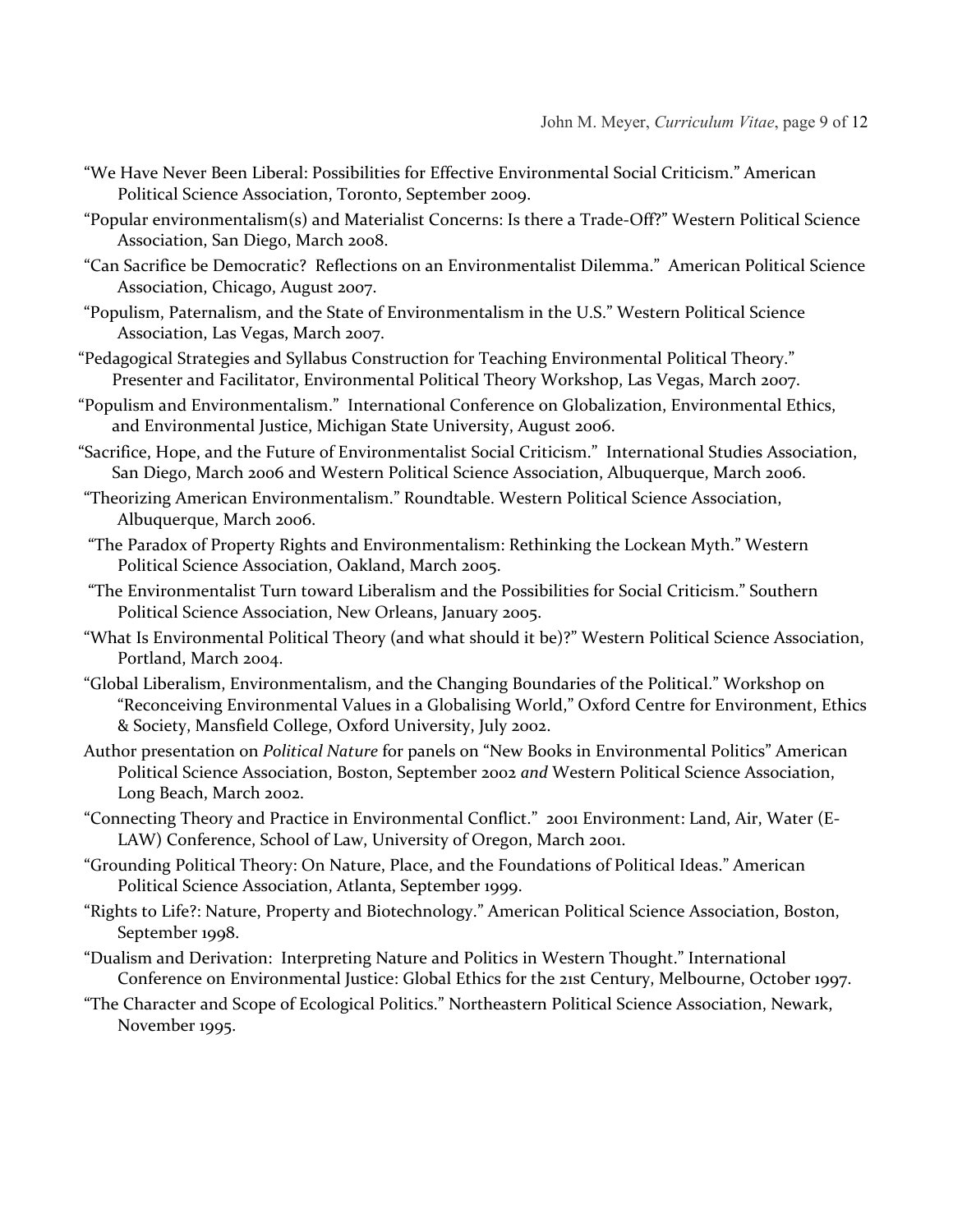- "A Critical Examination of the Conceptual Relationship between Nature and Politics in Environmental Argument." Society for Philosophy in the Contemporary World, Estes Park, Colorado, August 1995.
- "The Politics of Nature: Environmental Philosophy and the Evasion of Political Judgment." Midwest Political Science Association, Chicago, April 1995.

#### **Discussant or Chair**

Panel Discussant, Western Political Science Association, 2001; 2002; 2006; 2009-2012, 2014-2017, 2019- 2020.

Panel Chair, Western Political Science Association, 2000; 2004 – 2010, 2014-2017, 2019.

Panel Discussant, American Political Science Association, 2001; 2006; 2017-2018.

Paper Discussant, European Consortium for Political Research Joint Session Workshop, 2016.

Panel Chair, Association for Political Theory, 2010.

Panel Chair, Association for Environmental Studies and Sciences, 2010.

Panel Chair, International Conference on Environmental Justice, Melbourne, October 1997.

### **NON-ACADEMIC PROFESSIONAL EXPERIENCE**

Executive Director, Ohio Public Interest Research Group, 1987 – 1990. Outreach Director, Colorado Public Interest Research Group, 1986 – 1987. Outreach Director, U.S. Public Interest Research Group, 1986. Campus Organizer, Colorado Public Interest Research Group, 1984 – 1986. Campaign Organizer, Vote Colorado! Ballot Initiative, 1984. Aide and Intern, Office of Alderman David Orr, Chicago, 1983.

### **COURSES AND SEMINARS TAUGHT**

| Contemporary Political Theory         | Democracy and Populism                           |
|---------------------------------------|--------------------------------------------------|
| Democratic Theory                     | <b>Environmental Politics</b>                    |
| <b>Environmental Political Theory</b> | Ethics and Values in Policymaking                |
| Introduction to Political Theory      | <b>Introductory Seminar in Political Science</b> |
| Liberalization and Resistance         | Nature and Politics in Western Thought           |
| Politics of Everyday Life             | Politics of Sustainability                       |
| Radical Political Thought             | Property and Politics                            |
|                                       |                                                  |

### **HONORS**

*Engaging the Everyday* honored as the inaugural "Clay Morgan Award for Best Book in Environmental Political Theory," 2018.

*Political Nature* one of three books honored as "Great Works in Environmental Political Thought," Western Political Science Association, 2012.

Student Organization Advisor of the Year Award (for CCAT), HSU, 2006.

*Political Nature* recognized as an "Outstanding Academic Title for 2002" by *Choice.* 

President Alistair McCrone Promising Faculty Scholar Award (First Annual), HSU, 2002.

Outstanding Faculty Award, Student Disability Resource Center, HSU, 2002.

Honorable Mention, APSA Strauss Award for Best Doctoral Dissertation in Political Philosophy, 1998. Department of Political Science Award for Teaching Excellence, UW-Madison, 1993.

"Distinguished Teaching Assistant," UW-Madison, 1992.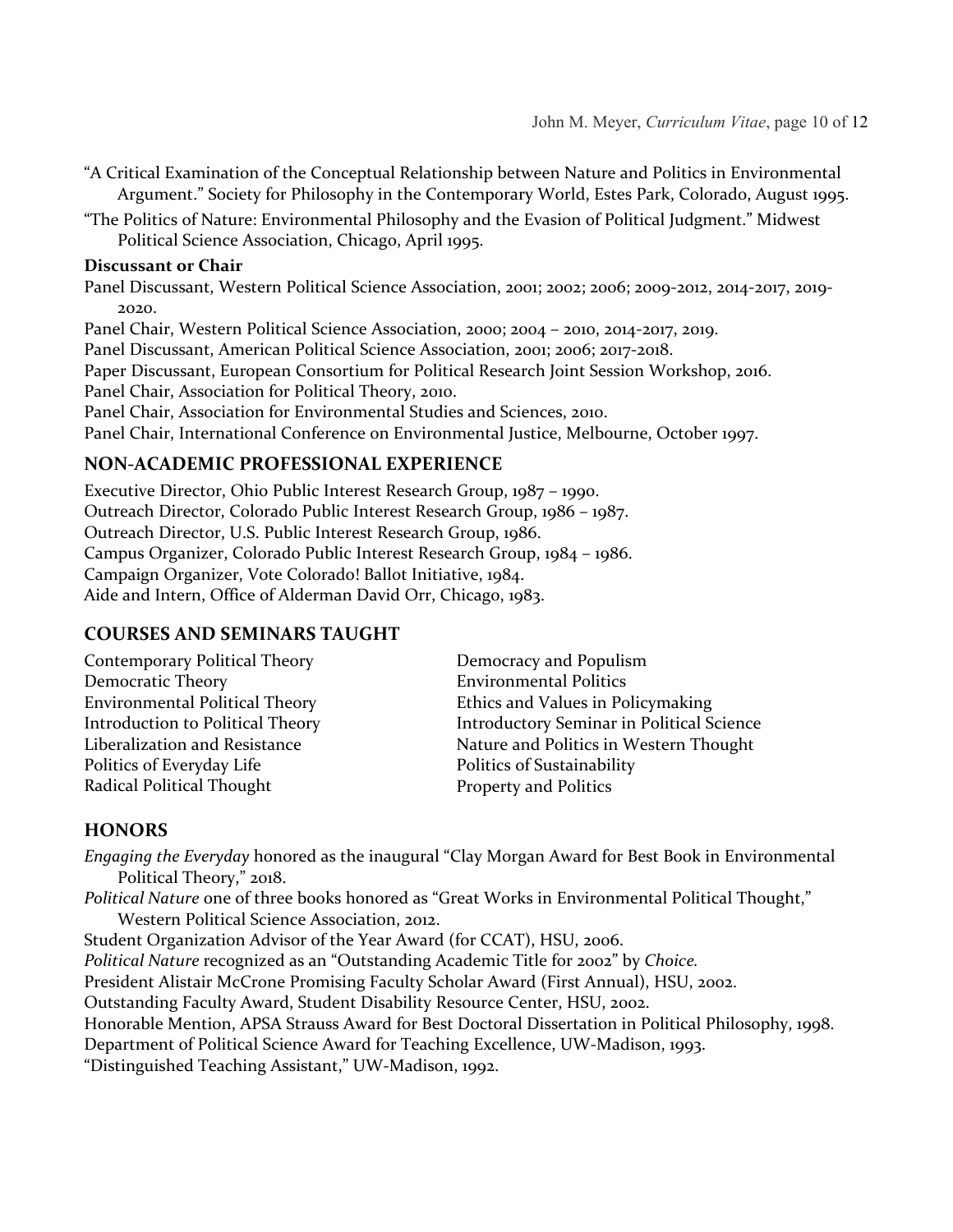### **REVIEWER**

**Books Manuscripts and Proposals** (#, if more than one)**:**Ashgate; Bloomsbury; Cambridge University Press; Duke University Press; MIT Press (12); Oxford University Press (6); Palgrave Macmillan (2); Polity Press (3); Routledge (5); Rowman and Littlefield; University of Minnesota Press; University of North Carolina Press; University of Toronto Press (2); University Press of Kentucky.

**Journals** (\*= multiple manuscripts)**:** *American Political Science Review\*; American Quarterly; Contemporary Political Theory\*; Cultural Critique\*; Environment and Planning A\*; Environmental Philosophy; Environmental Politics\*; Environmental Values; Ethics, Policy, and the Environment\*; European Journal of Social Theory\*; Global Environmental Politics\*; Globalizations\*; Human Ecology Review; Humboldt Journal of Social Relations; Journal of Environmental Studies and Sciences\*; Journal of Political Science; Journal of Politics\*; Law and Social Inquiry; Perspectives on Politics\*; Political Research Quarterly\*; Political Theory\*; Politics; Publius; Social Problems; Social Theory and Practice\*; The Sociological Quarterly; Sustainability: An Open Access Journal.*

**Awards, Grant Proposals, Tenure and Promotion Files:** Academy of the Social Sciences in Australia; American Council of Learned Societies; Carleton College; Drexel University; Grawemeyer Award for Ideas Improving World Order; Hamilton College; Lehigh University; Ohio University; St. Joseph's University; St. Lawrence University; UK Research and Innovation; University of Louisville; University of Minnesota-Morris; University of Oklahoma.

#### **PROFESSIONAL SERVICE**

Executive Council, Western Political Science Association, 2021-2024. Founder and Facilitator, Environmental Political Theory international listserv, 2001-present. Climate Action Committee, Western Political Science Association, 2019-2022. Organizer, Environmental Political Theory workshop, Los Angeles (moved online), April 2020. Committee Chair, "Clay Morgan Award for Best Book in Environmental Political Theory"2018-2019. Award Committee, "Outstanding Environmental Political Theory Paper," WPSA, 2011; 2012. Executive Council, Western Political Science Association, 2006-2009. Organizer, Environmental Political Theory workshop, Albuquerque, March 2006. Section Chair, Western Political Science Association, 2004. Organizer, first Environmental Political Theory workshop, Long Beach, 2002. Co-founder, Workshop on Environmental Political Theory, 2001.

# **SELECTED UNIVERSITY SERVICE, HUMBOLDT**

Tenure and Promotion Committee, College of Arts, Humanities and Social Sciences, 2021-present. Steering Committee, Campus Center for Appropriate Technology (CCAT), 1999-present. Provost and Vice President of Academic Affairs Search Committee, 2020. Committee to Create a Sustainability Minor, 2019-2020. Chair, University Policies Committee, 2016-2017; elected member 2015-2019. Chair, Faculty Search Committee, Environmental Studies Program: 2018. Senator (Elected at-large faculty delegate), University Senate, 2013-2017. Chair, Faculty Search Committee, Department of Politics: 2003; 2004; 2016. Faculty Search Committee, Interdisciplinary Hire in Middle East Studies, 2014-2015. University Sustainability Steering Committee, 2011-2012. Chair, University Change Steering Committee, 2010-2012.